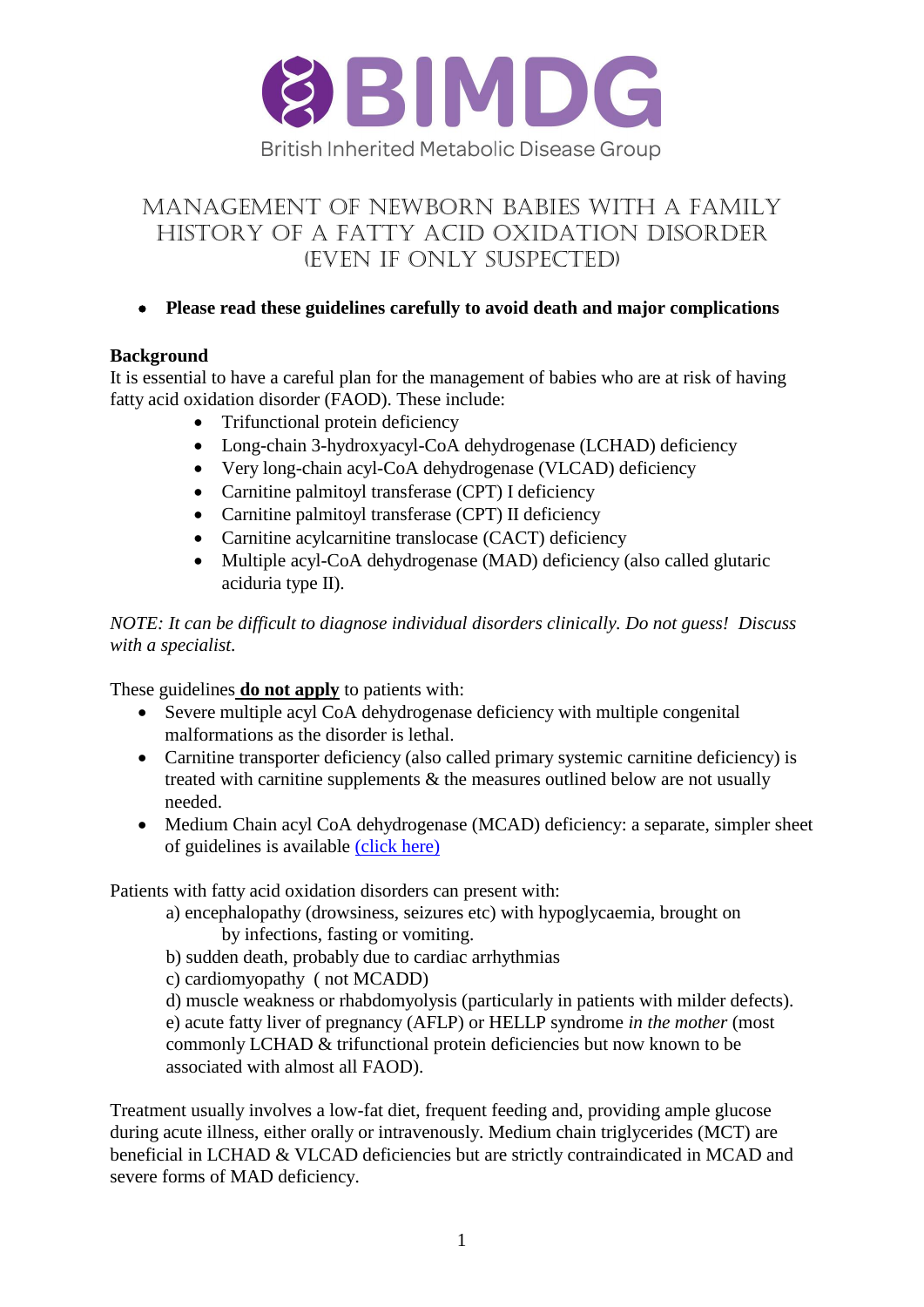

Problems are common in the newborn period and appropriate management at this time is essential. Obviously, it is helpful to establish promptly whether the baby is affected since, if they are not, it allows everyone to relax.

### **General Guidelines**

1. The management should be discussed with the specialist metabolic team in advance. Topics should include the feeding plan and the quickest reliable way to establish whether the baby is affected. Urine organic acids cannot and must not be relied on. For most patients this will be blood spot acylcarnitine analysis by tandem mass spectrometry. There are few data to indicate how soon after birth acylcarnitines can be relied on to show abnormalities and we know that special feeds can reduce the diagnostic changes. Thus, we recommend sending blood spots/plasma at birth and regularly thereafter. However cord blood samples are not recommended because of the possibility of maternal contamination. In some patients with partial deficiencies or in those in whom the diagnosis is unknown (but strongly suspected), it may only be possible to exclude the diagnosis by measurement of fatty acid oxidation flux in fibroblasts or a diagnostic fast. In these patients it will be necessary to assume they are affected until the results of the tests are known.

2. At a suitable time in advance discuss mother's preference for feeding, breast or bottle as this will affect management (see below).

3. When the mother is admitted in labour (or, failing this, when the baby is born) inform the responsible consultant / specialist.

4. If there has been Acute Fatty Liver of Pregnancy (AFLP) or HELLP syndrome, presume the baby is affected & admit to the neonatal unit for observation. Also admit babies if the affected sibling presented within the first 2 months. Otherwise, the baby may go to the post-natal ward but should still be observed very closely.

5. The recommended feed depends on the precise defect and may need to be altered for individual patients. Breast feeding presents a problem in two ways. Firstly it contains long chain fat that is contra-indicated in some disorders of long chain fatty acid oxidation. Secondly the milk may not come in for several days so that the child may, in effect, be fasted and become symptomatic. Those that die in the neonatal period as a result of one of these disorders do so usually on day 2 or 3 and are almost always breast fed.

**Breast feeding is contra-indicated in Trifunctional protein, LCHAD, CACT & Infantile Onset VLCAD/CPTII deficiencies as well as some patients with infantile onset MADD.** Long chain fat should be restricted. If the mother wants to breast feed, give appropriate bottle feeds (see below) until it is known whether the baby is affected and encourage the mother to express in the meantime.

Breast feeding may be permitted in some patients with CPT I and late-onset VLCAD, MAD or CPT II deficiencies**.** Allow the mother to suckle and then offer an appropriate bottle after each feed (see below) until the diagnosis is known.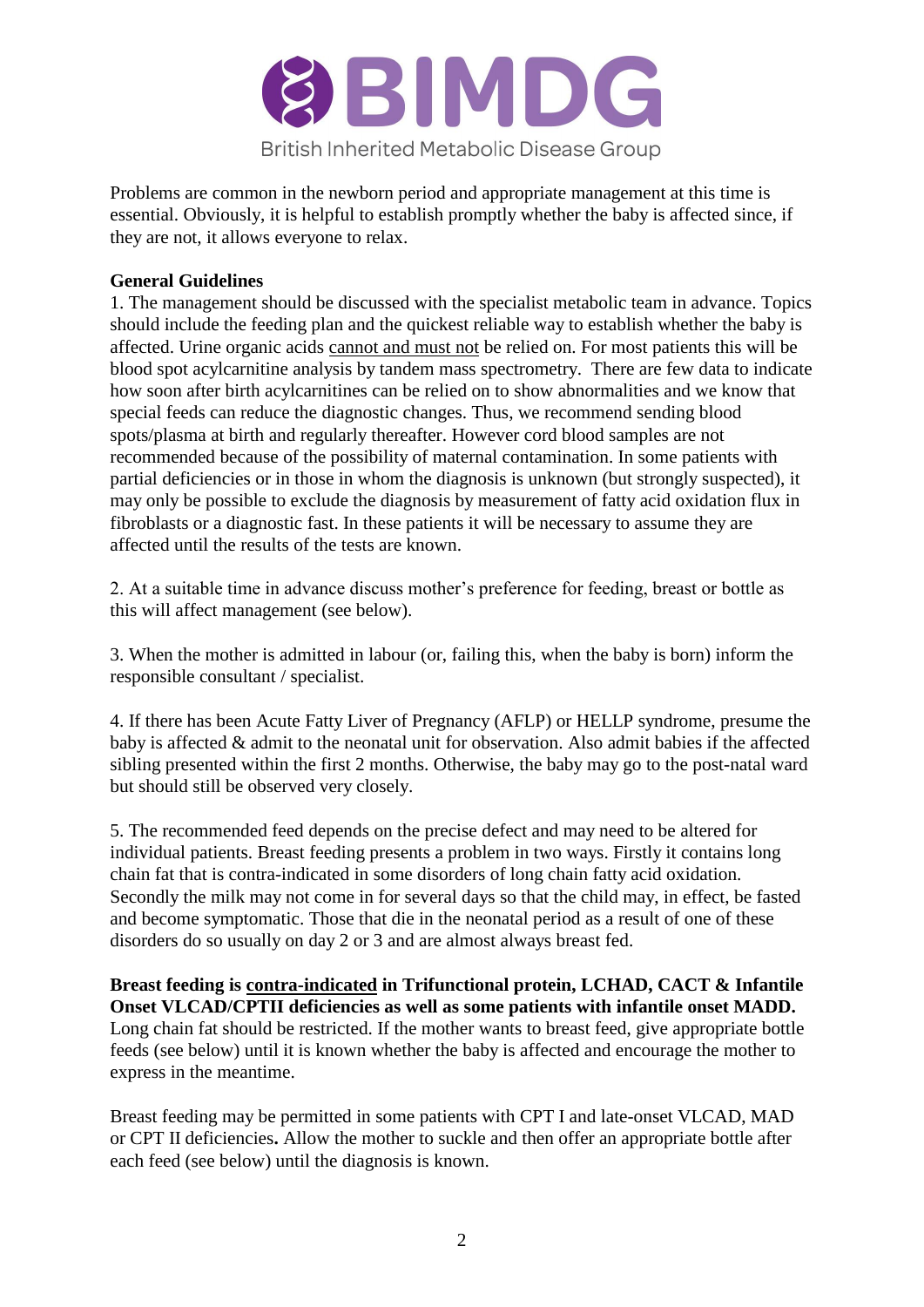

Note: Monitoring blood glucose concentrations is **not** a reliable method of predicting potential problems.

# **Bottle feeding**

# **a) Trifunctional protein, LCHAD, CACT & Infantile Onset VLCAD/CPTII deficiencies**

Long chain fat should be restricted. Feed the baby with an infant formula in which most longchain fat is replaced by MCT (such as Monogen**®** or Lipistart**®** )

# **b) Infantile Onset MADD**

Give the new baby a very low fat modular feed (usually a high energy infant formula  $+$ glucose polymer to 10% CHO but without MCT). If the index case presented *after the first 2 months*, it is probably safe to give the new baby standard infant formula or expressed breast milk for a short period of time (e.g. overnight and possibly until the diagnostic test is available) – discuss with the specialist.

# **c) CPT I and Late-onset VLCAD, MAD or CPT II deficiencies**

The baby can be given normal infant formula or breast fed with top-ups. A few CPT I deficient patients develop marked hepatomegaly or hyperlipidaemia or renal tubular acidosis, in which case an MCT-based feed (such as Monogen**®** or Lipistart**®** ) may help.

**d) Diagnosis unknown**. If the diagnosis is unknown, treat as in (a) above.

# **Management**

6. **Ensure the baby maintains a good milk intake.** Feed the baby every **TWO** hours & give top-ups by naso-gastric tube if good volumes are not taken. Target volumes of feed should be:

80ml/kg/day on Day 1 120ml/kg/day on Day 2 150ml/kg/day on Day 3 and onwards

Note: Monitoring blood glucose concentrations is **not** a reliable method of predicting potential problems.

7. If the baby seems lethargic, floppy, drowsy or unwell in any way or vomits, transfer to the neonatal unit urgently and start an IV infusion of 10% dextrose at 100 ml/kg/day. Monitor blood glucose but treatment should be based on the clinical state (since hypoglycaemia *only occurs at a late stage*).If the intravenous infusion needs to continue and there is no oral intake the volume should be increased to 150ml/kg/d over 3 days.

8. Arrange echocardiography if possible (but a normal result does not exclude the diagnosis). If a previous sibling died suddenly at 2-3 days of age, consider cardiac monitoring for the first 4 days or until normal feeds are established and the baby is gaining weight. Always ensure a good energy intake.